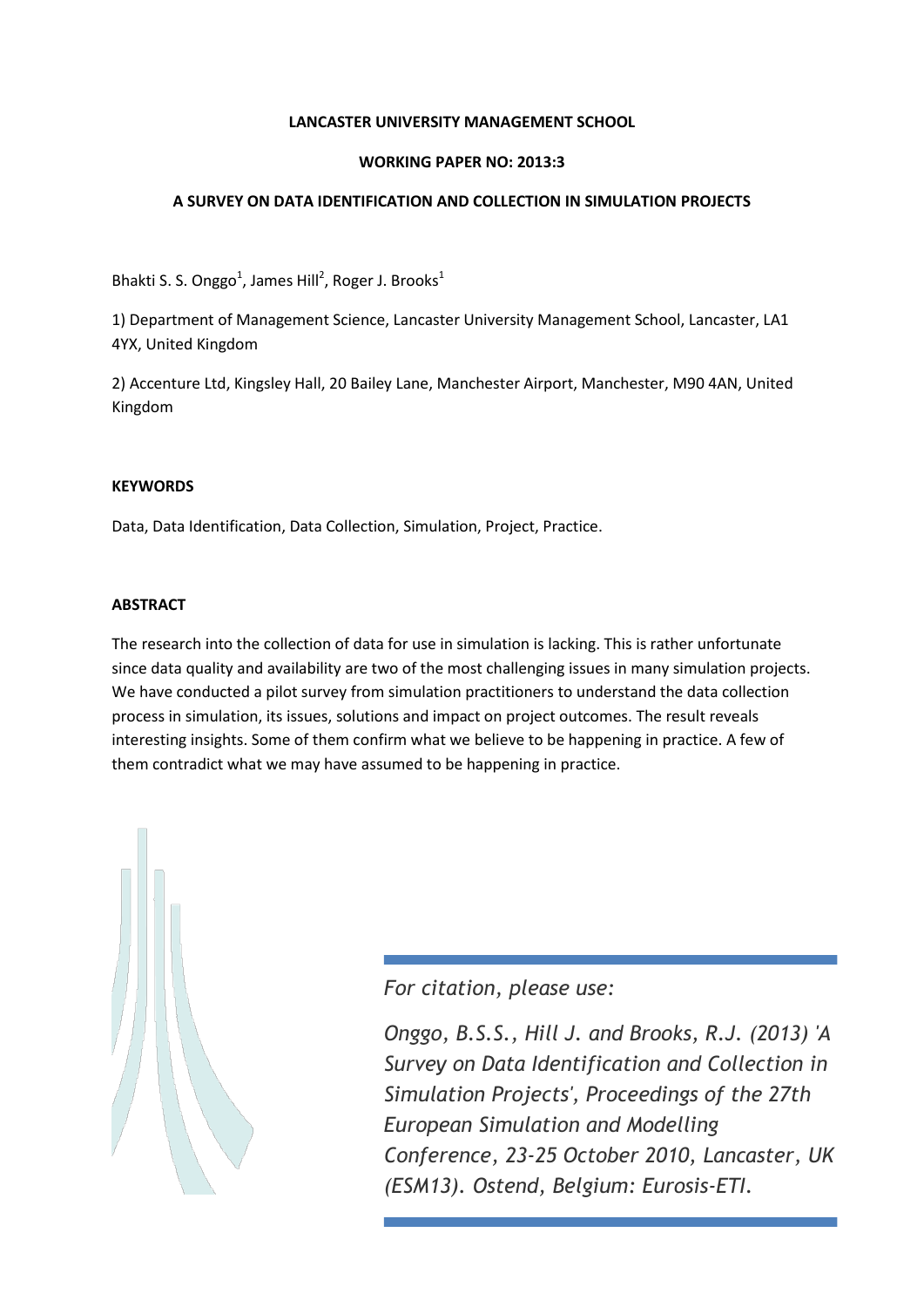#### **INTRODUCTION**

In the current business world where competition has become tougher, there is high demand for effective and useable simulation models to aid business decisions. Researchers have identified factors that affect the success of a simulation project (for example Robinson and Pidd, 1998). It is widely accepted that one of the main issues that has affected many simulation projects is the inefficient data collection (Perera and Liyanage, 2000; Trybula, 1994; Hill and Onggo, 2012).

This report presents the finding from our pilot survey that seeks to find out more about data problems faced by modellers in a simulation project, how they handle the issues and what the impact of data quality issues have on their projects.

#### **METHODOLOGY**

We used an on-line questionnaire to collect data from simulation modelers. After we designed the questionnaire, we tested the questionnaire in two stages. In the first stage, the questionnaire was tested by two PhD students who had been working in simulation modeling. The refined version was then tested by 10 simulation modelers. Based on the feedback, we constructed the final version of the questionnaire.

The questions in the survey were divided into four parts: (1) characteristics of respondents, (2) characteristics of the models, (3) characteristics of the projects and project related issues and (4) data collection and data issues. The questionnaire is given in the appendix.

# **SURVEY RESULT**

The questionnaire was constructed using Qualtrics™ and the link was distributed to a number of simulation practitioners (industry and academics) through personal contact and a limited number of LinkedIn groups. At this stage, we wanted to ascertain that the questionnaire could help us achieve our research objectives, i.e. to find out typical data problems faced by simulation modelers, how simulation modellers handled the data problems and what impact data problems had on their projects. Hence, we limited our data collection period to three weeks between February and March 2012. We received 39 responses. After we validated the answers, we had to remove three invalid responses.

# **The characteristics of respondents**

Practitioners from the industry and academics are represented equally in our survey (top chart in Figure 1). The majority of them develop simulation models for a client, either internally, externally or both (bottom chart in Figure 1). Most of them are experienced modellers with 11 years of experience on average. The distribution of the years of experience is shown in Figure 2. This is consistent with the number of models that they have developed (Figure 3). On average, each of them has been involved in 19 simulation projects.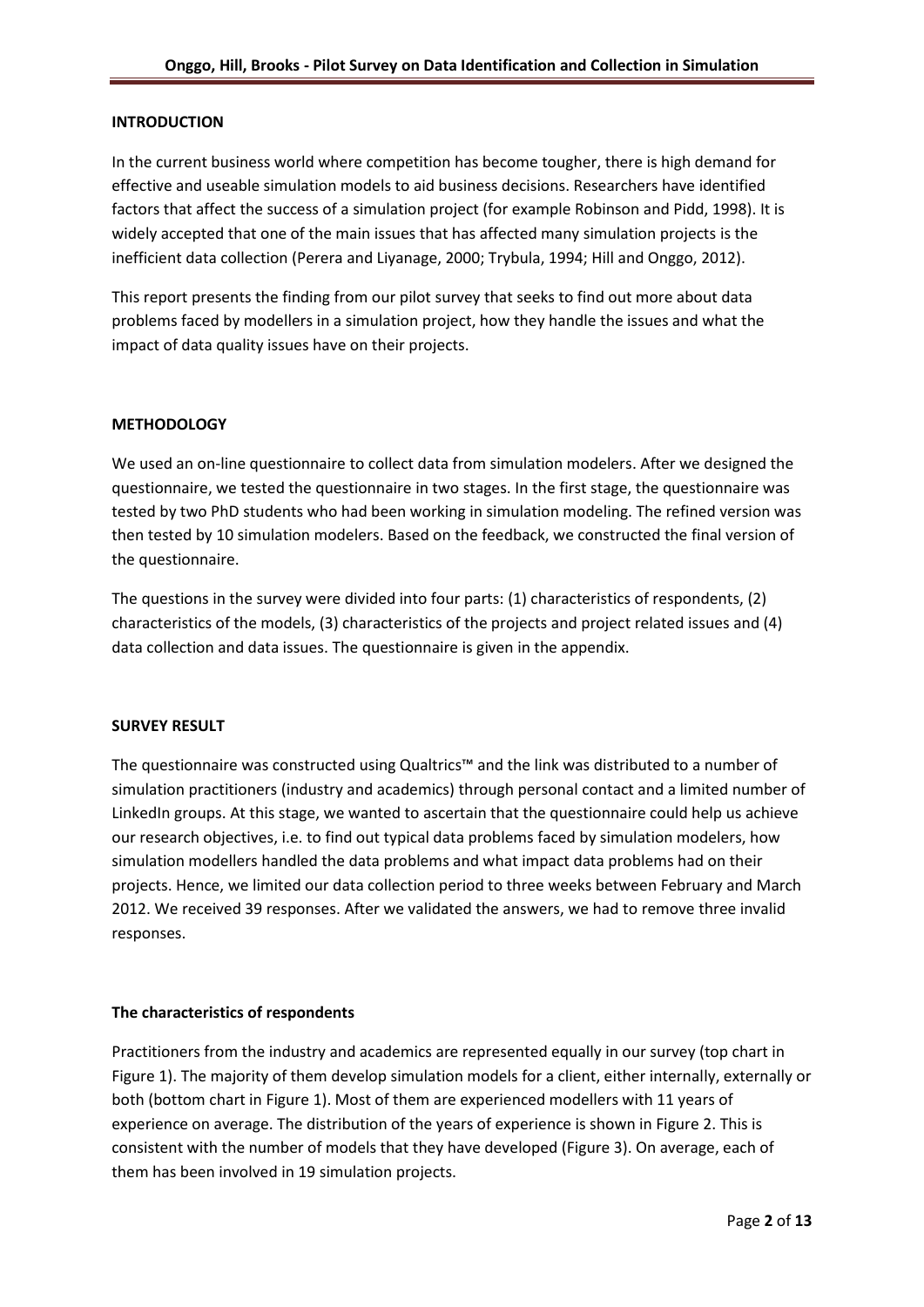

Figure 1: Characteristics of respondents



Figure 2: Years of experience of respondents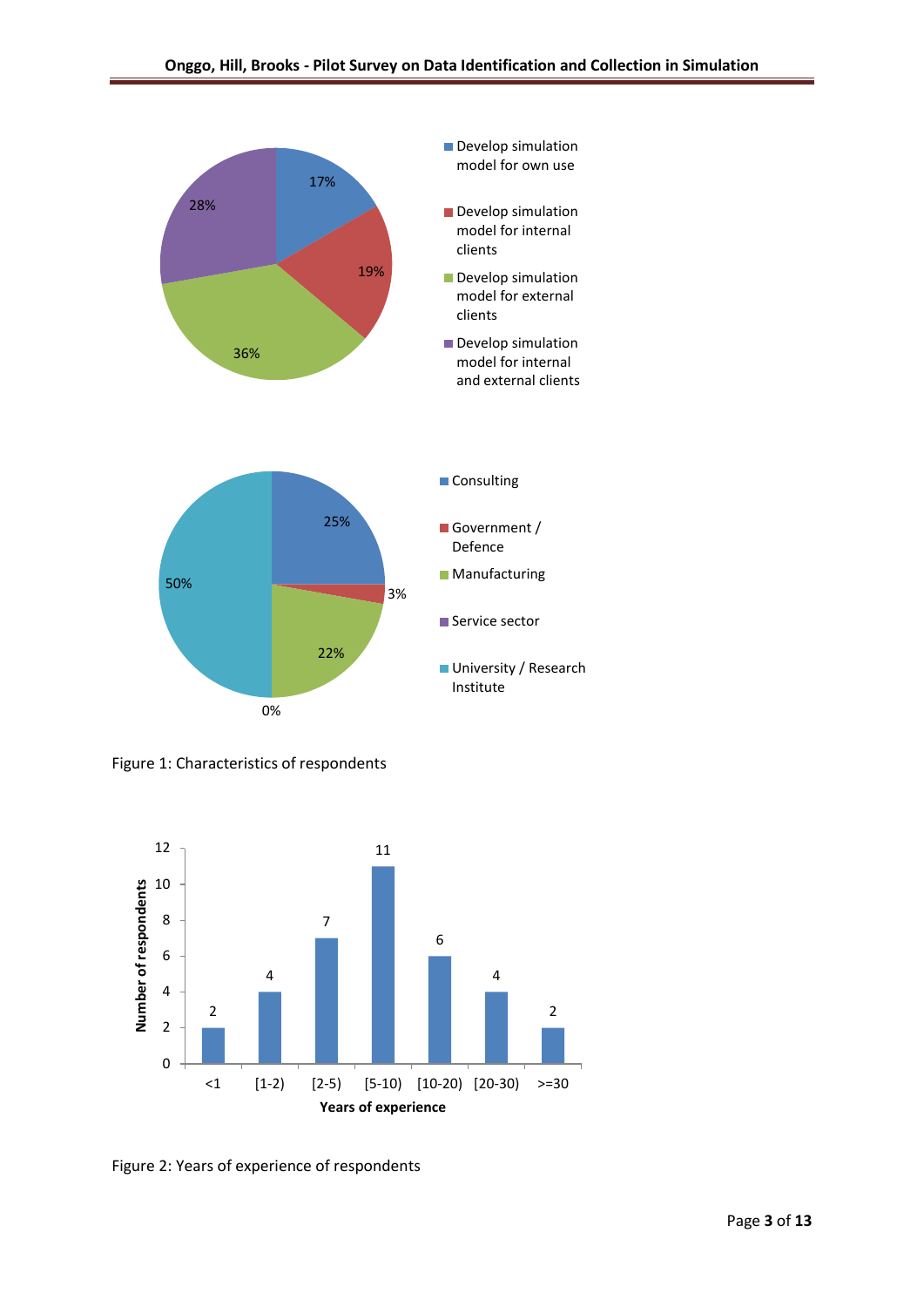

Figure 3: The number of models developed

#### **The characteristics of projects**

The projects in which our respondents have been involved are typically done in a team and the average team size is 3 or 4 people (Figure 4). The average project duration is around 8 months (Figure 5). If we look at the result further, the average project durations among industry practitioners and academics are 5 months and 10 months, respectively. There might be a number of reasons why the average project duration is shorter among industry practitioners. For example, many academics probably carry out consultation project outside their main duty at the university. However, we do not have any empirical data that explains the difference.



Figure 4: The team size of typical simulation projects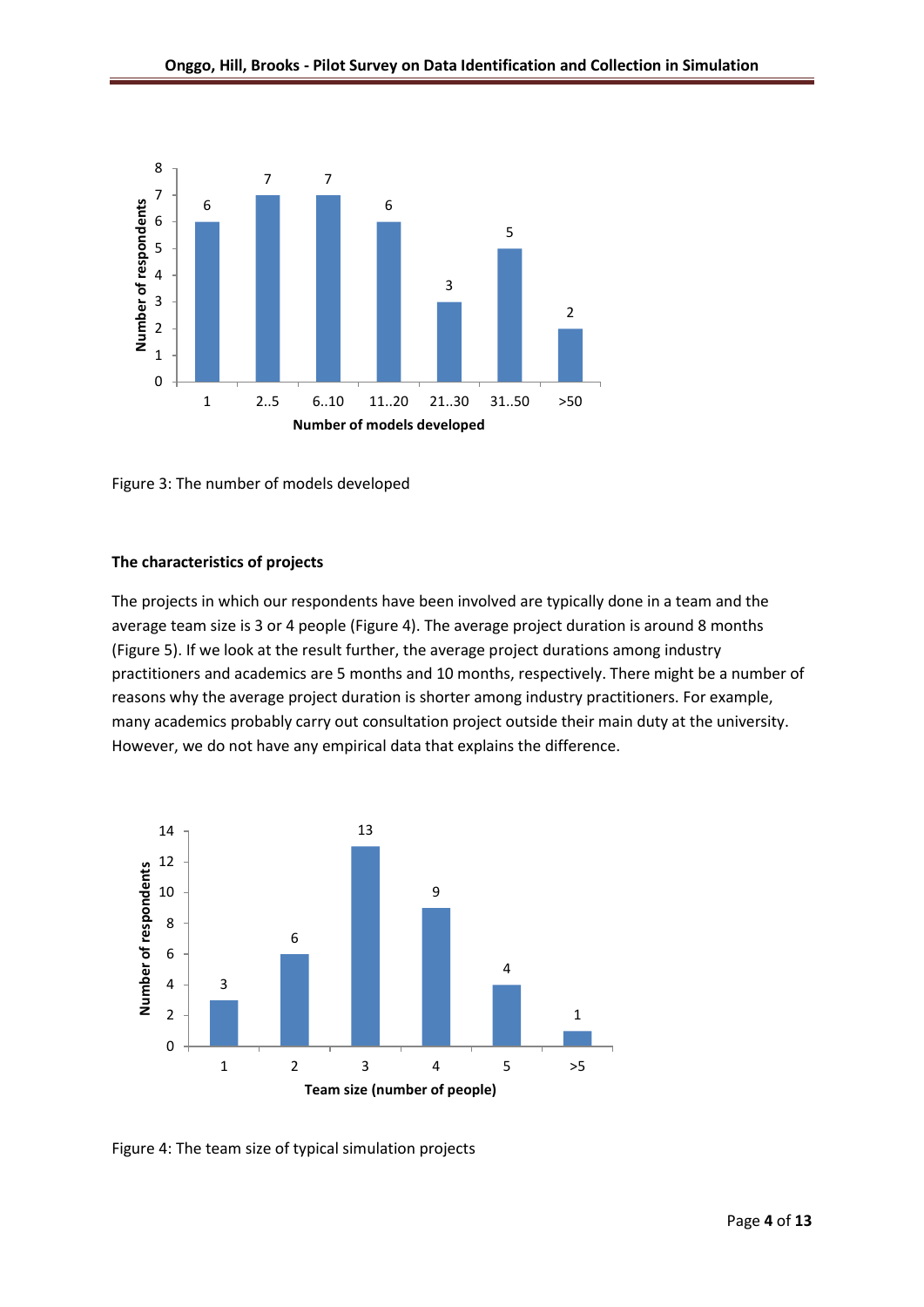

Figure 5: The typical project durations

The majority of the respondents (34 out of 36) have used discrete-event simulation in their projects (Figure 6). This indicates that most practitioners are familiar with discrete-event simulation. The result also shows that amongst 8 respondents who have developed agent-based simulation models, 6 of them are academics. This may suggest that the adoption of agent-based simulation among industry practitioners is relatively low. Figure 7 shows that almost 70% of the respondents have used one simulation modelling paradigm only. It is interesting that 30% of the respondents have used two paradigms or more and they include both industry practitioners and academics. This result shows that it is not true that only academics have used two paradigms or more.



Figure 6: Simulation paradigms used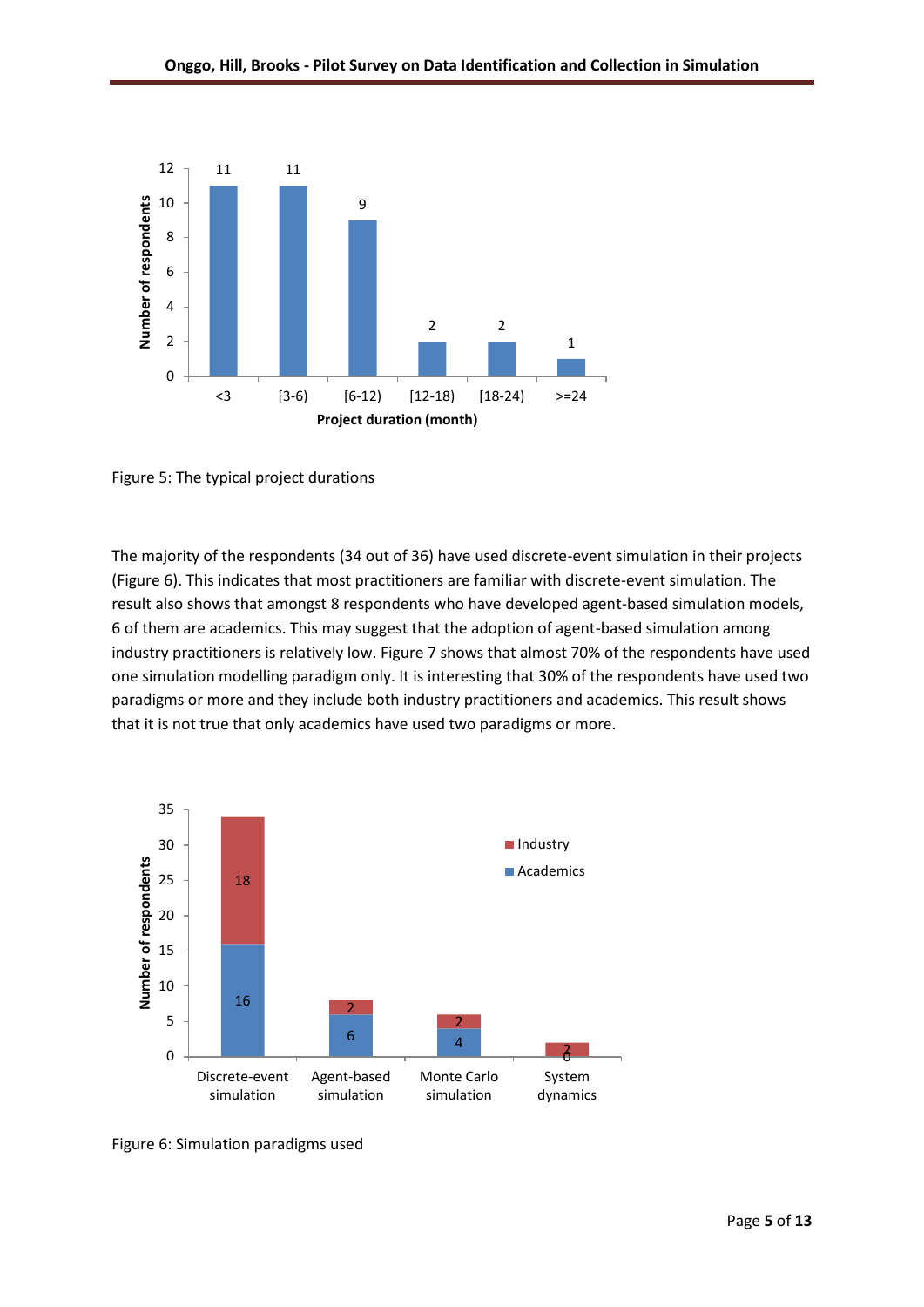

Figure 7: Number of paradigms used

The survey shows that around 90% of the models are used at least once (Figure 8). It is also interesting to see that 60% of the models have been used more than once. This result shows that the belief about most simulation models are ad-hoc and only used once is likely to be incorrect.





For projects involving a client (i.e. we exclude model for personal use), we would like to know more about the client's involvement in the project. The result is shown in Table 1. This result confirms that clients are more involved in the early stage of a simulation project, i.e. setting problem definition and objectives. The involvement of client is less in the model design stage but they are still involved. The result for the data collection and analysis give an indication that both modelers and clients are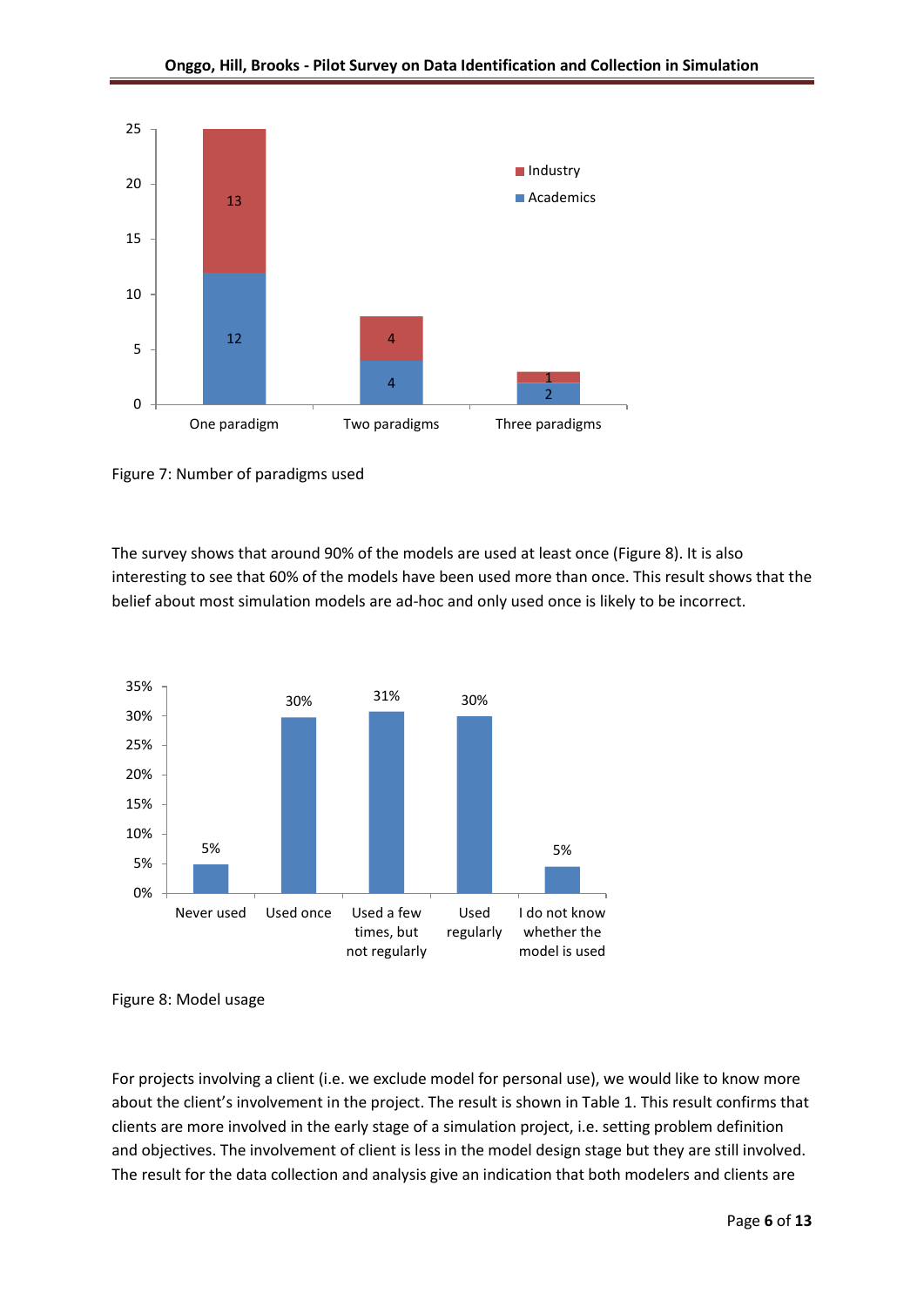actively involved in this project stage. As expected, clients' are not usually involved in the model development stage. However, the clients are usually involved in the verification and validation of the model. Similarly, the clients are usually interested in the output analysis and experimentation. Hence, they are likely to be involved.

| <b>Stages</b>                             | <b>None</b>    | A little    | A lot | Most of the<br>work |
|-------------------------------------------|----------------|-------------|-------|---------------------|
| Problem definition and setting objectives | 0              | 4           | 19    |                     |
| Deciding model design and content         | 4              | <b>20</b>   | 5     |                     |
| Data collection and analysis              | 4              | 12          | 13    |                     |
| Model development                         | 17             | $\mathbf Q$ | 4     | 0                   |
| Model verification and validation         | 3              | 15          | 11    |                     |
| Output analysis and experimentation       | $\overline{c}$ | 14          | 14    | 0                   |

### Table 1: Client's involvement in projects

# **Data collection in simulation projects**

We have dedicated one section in the questionnaire on data problems in simulation project. First, we ask the respondents if data problems are common in their simulation projects. Specifically, we ask them to rank five problems that we have experienced in our past projects with the most occurring problem taking rank 1. The average rank is shown in the second column of Table 2. Most respondents agree that data problems are the most common in simulation projects. This is followed by the high complexity of the systems being modelled and the lack of clear objectives which may lead to incorrect problem definition. It should be noted that most of our respondents are an experienced modeller; hence most of them agree that technical skill is not an issue in comparison to the other four problems.

As expected, the respondents agree that the lack of clear objectives have the most significant impact on project performance (column 3 on Table 2). This is consistent with a well-known knowledge that mistakes in the early stage of a project are likely to be more costly than those found in the later stages. Interestingly, most respondents agree that the next problem that has a serious impact on project performance is data problems. It supports the motivation of our research into the data identification and collection in simulation because most respondents agree that data problems are common and they have a significant impact on project performance.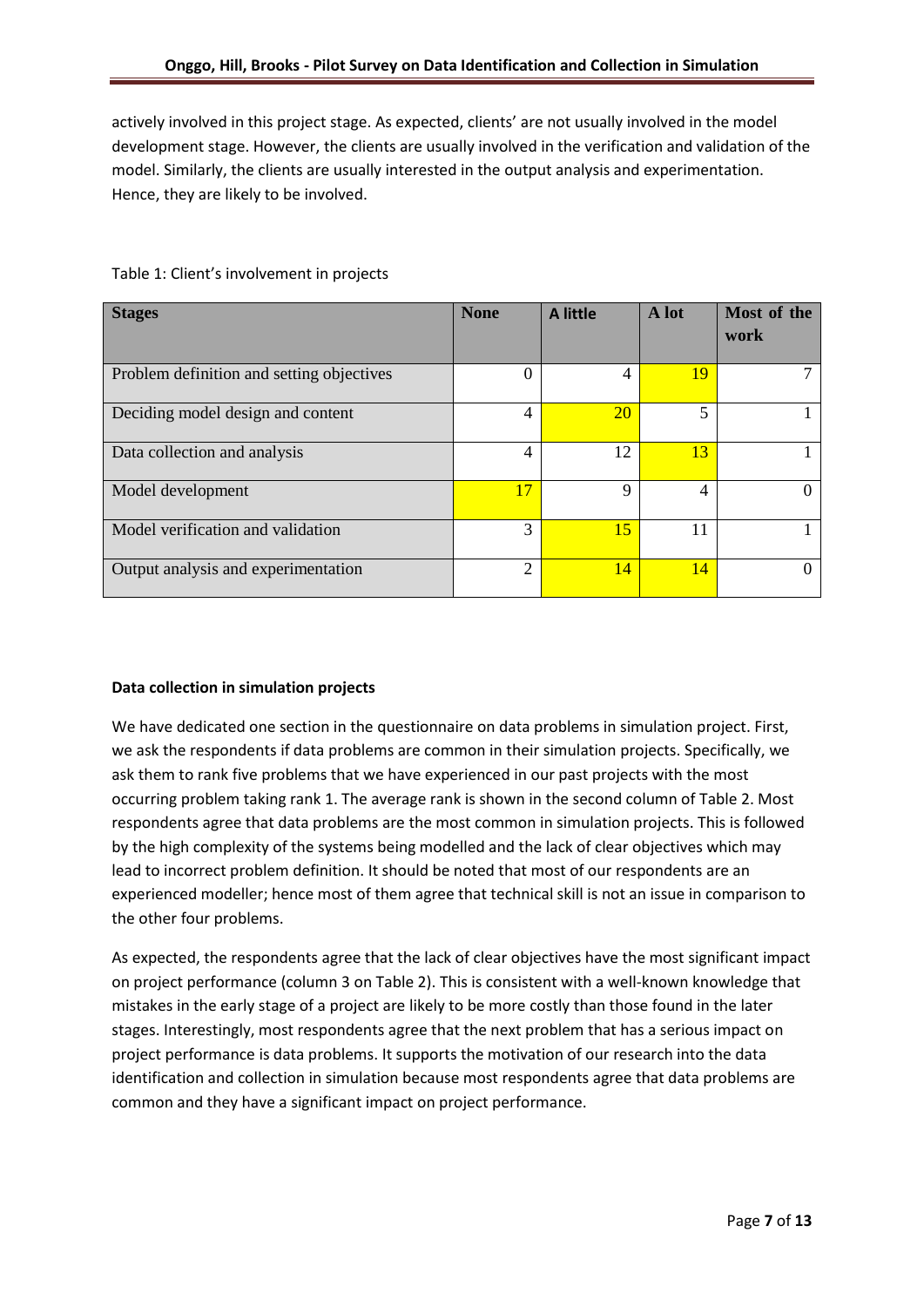Table 2: Issues in simulation project – frequency and impact

| <b>Stages</b>                                             | <b>Frequency</b> | <b>Impact</b> |
|-----------------------------------------------------------|------------------|---------------|
|                                                           |                  |               |
| Data problems                                             | 2.1              | 2.4           |
| High system complexity                                    | 2.3              | 3.1           |
| Incorrect problem definition and lack of clear objectives | 2.5              | 2.0           |
| Project management issues                                 | 3.6              | 3.6           |
| Technical skill of the project team                       | 4.6              | 3.9           |



Figure 9: Proportion of projects with serious data problems



**Proportion of projects suffer the following problems**

Figure 10: Proportion of projects with specific data problems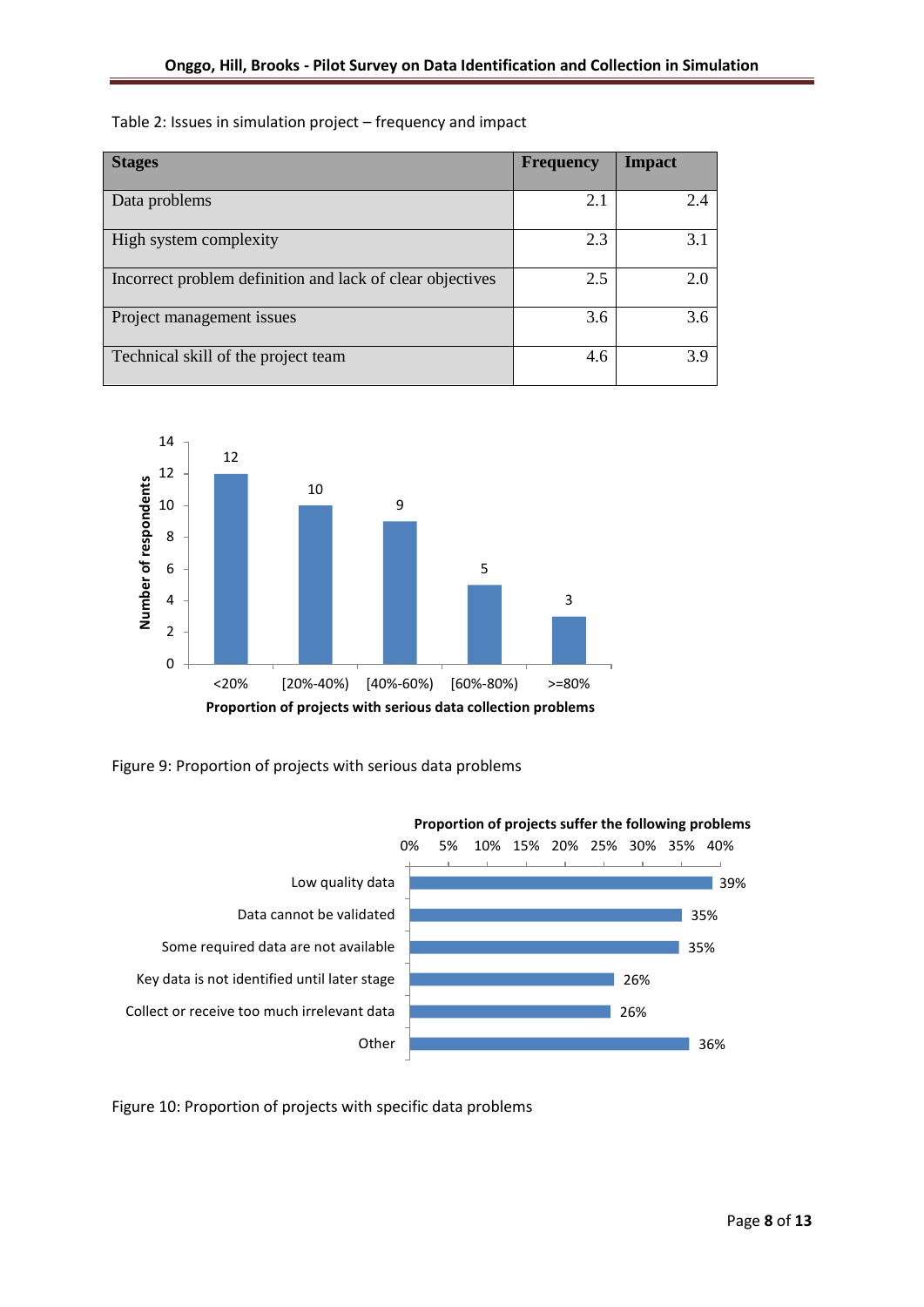We ask our respondent how often they have experienced serious data problems. The result is shown in Figure 9. On average, 43% of the projects have had serious problems during the data identification and collection. From our experience, we have identified five common data problems: quality, availability, validation, relevance and late identification. Our respondents confirm that they have also experienced the same problems. Some respondents have also added problems such as clients changing the data several times, clients often not understanding their data and clients not giving enough priority to giving the data to modellers. The detailed result can be seen from Figure 10.

Since data problems are common and have a significant impact on simulation projects, we are interested in understanding how modellers handle the data problems. First, we focus on projects that involve clients. Based on our experience we have identified a few actions that we have done in Table 3. We ask the respondents if they have done the same actions and let us know if they have other actions not listed in the table. One respondent mentions the possibility of finding data from published literature. The result shows that all respondents have done the listed actions. Some actions are done more often than others. For example, requesting more data from the client, editing/cleansing data, using client's estimate and validating data with clients are done relatively more frequently than the remaining actions.

| Actions in response to data problems | <b>Never</b>     | <b>Rarely</b>  | <b>Sometimes</b> | <b>Often</b> | <b>Most</b><br>occasions |
|--------------------------------------|------------------|----------------|------------------|--------------|--------------------------|
| Request more data from client        | $\overline{0}$   | 3              | $\mathbf{Q}$     | <b>11</b>    | 6                        |
| Collect data yourself                | $\mathbf{1}$     | 9              | 12               | 5            | 3                        |
| Edit or clean data                   | $\mathbf{0}$     |                | 5                | 16           | 7                        |
| Use client estimate                  | $\mathbf{1}$     | 6              | 9                | <b>11</b>    | $\overline{3}$           |
| Use modeller estimate                | 3                | 4              | 15               | 7            |                          |
| Ask client to validate data          | $\mathbf{1}$     | 3              | 12               | 10           | $\overline{4}$           |
| Validate data yourself               | $\overline{2}$   | 9              | 10               | 7            | $\overline{2}$           |
| Validate data with client            | $\mathbf{1}$     | $\overline{2}$ | 10               | 14           | 3                        |
| Other                                | $\boldsymbol{0}$ |                | $\Omega$         | $\theta$     | 1                        |

Table 3: Actions in response to data problems (excluding model for own use)

Although the number of respondents who develop model for personal use is very limited in our sample, it is still useful to gather initial information on how they handle data problems. The result is shown in Table 4. They often collect more data, edit/cleanse the data or use own estimate to deal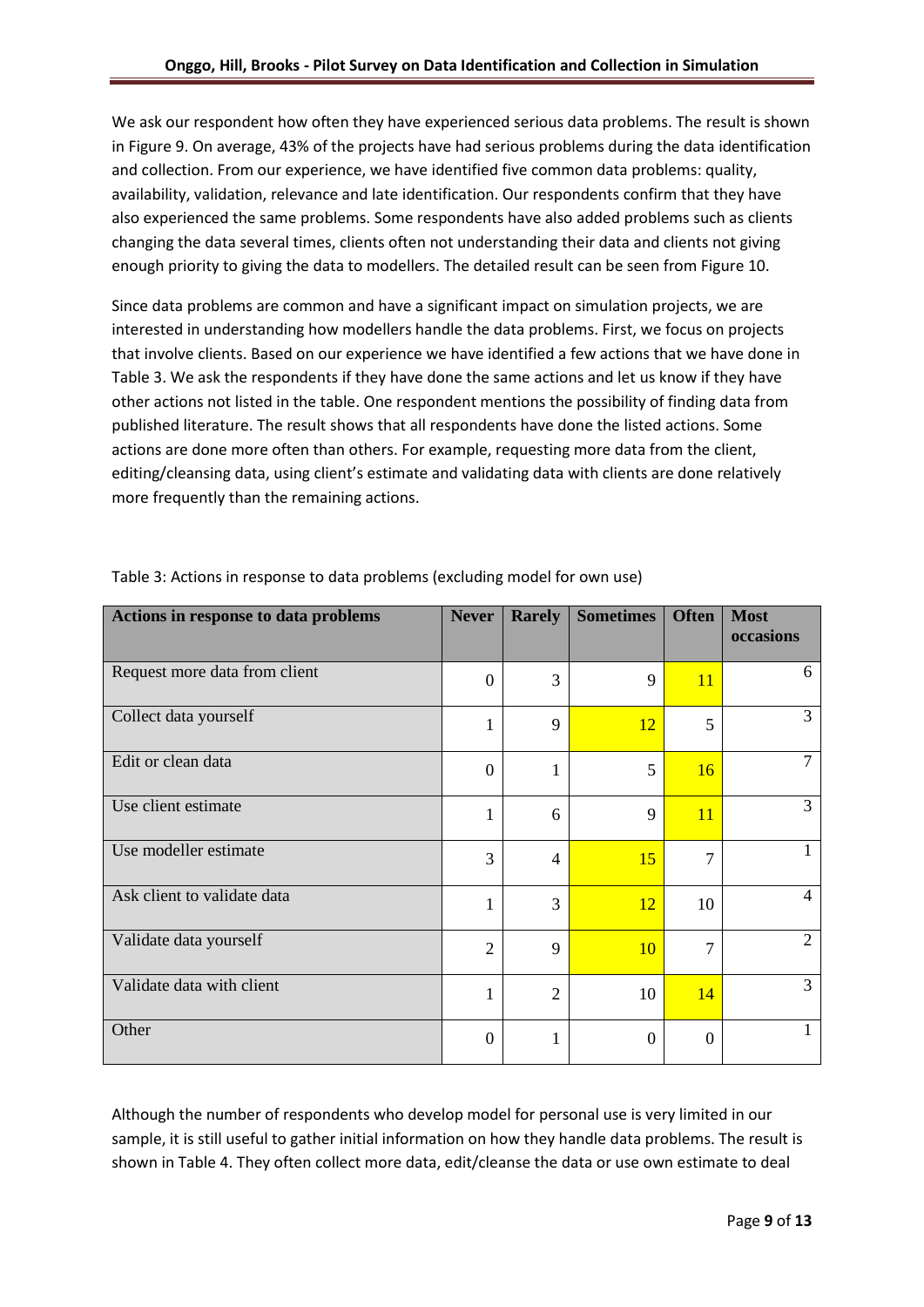with the data problems. However, given the very limited number of samples, we cannot make any general conclusion from this result.

| Actions in response to data problems | <b>Never</b>   | <b>Rarely</b>  | <b>Sometimes</b> | <b>Often</b>  | <b>Most</b><br>occasions |
|--------------------------------------|----------------|----------------|------------------|---------------|--------------------------|
| Collect more data                    | 0              |                | 3                | $\mathcal{D}$ |                          |
| Edit or clean data                   | $\theta$       | $\overline{2}$ | $\overline{2}$   | $\mathcal{D}$ |                          |
| Use own estimate                     | $\theta$       | 0              | $\overline{2}$   | C             |                          |
| Validate the data                    |                | 0              | 0                |               |                          |
| Other                                | $\overline{0}$ | 0              | 0                |               |                          |

Table 4: Actions in response to data problems when the model is for own use

We are also interested to know the impact of data problems on simulation project. We have listed five possible consequences as shown in Figure 11. The respondents agree that data problems are likely to cause a project to be delayed. This is followed by the reduced confidence in the model and the limitations in carrying out experiments. It is interesting to know that some projects and models have to be abandoned due to the data problems. This may indicate the seriousness of the impact of data problems on simulation projects.



Figure 11: Impact of data problems in simulation projects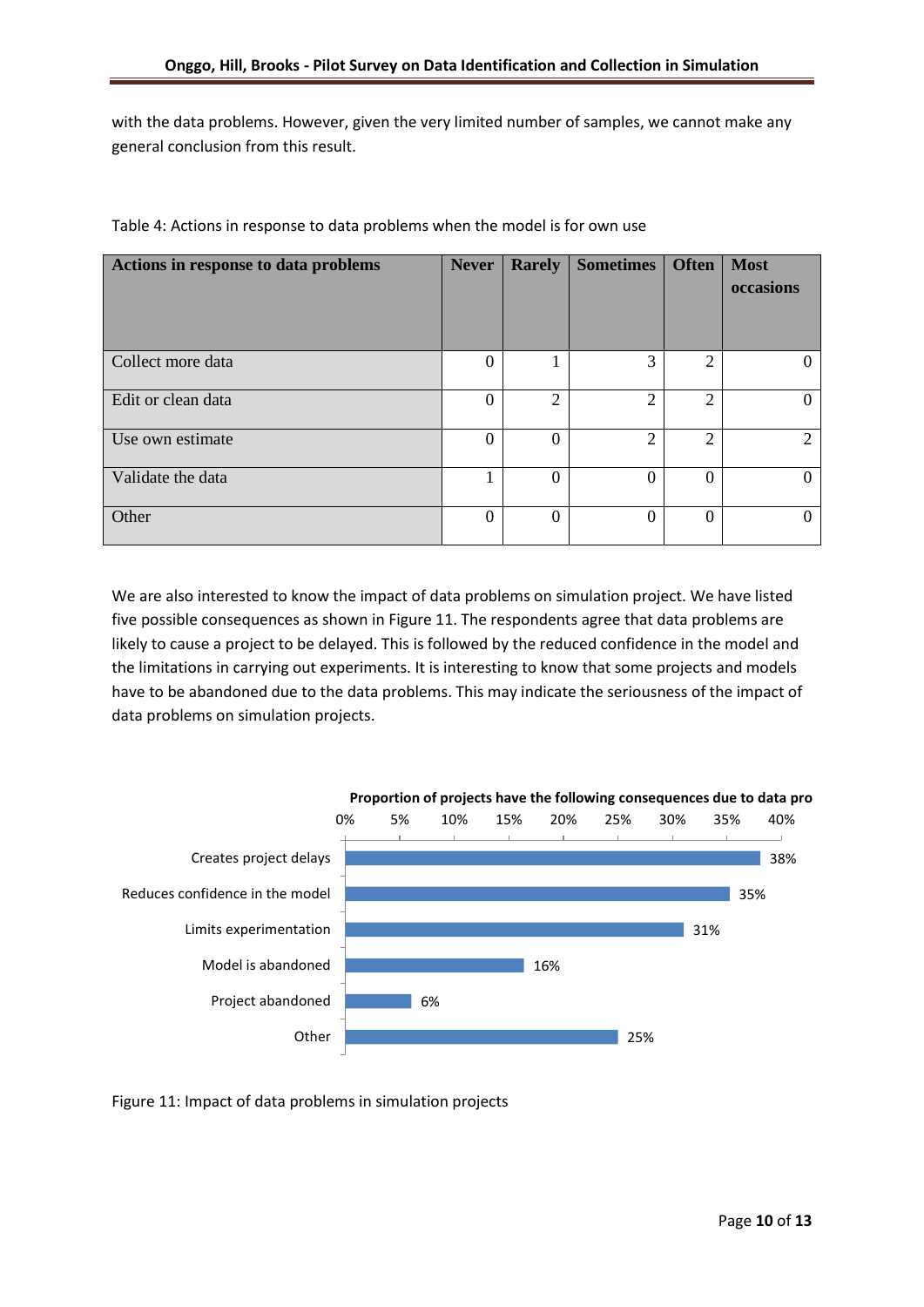Trybula (1994) stated that up to 40% of project time was spent on data gathering and data validation. We ask our respondents the percentage of time spent on data identification and collection in a typical simulation project. The distribution is shown in Figure 12. On average, the time spent on data identification and collection is 32%. The result is not significantly different from one reported in Trybula (1994) but our result shows that cases where more than 40% of project time is spent for data collection may happen more than what we expect.



Figure 12: Distribution of project time spend on data identification and collection

The comparison between Trybula's finding in 1994 and ours may give an indication that we have not done enough to make the data collection stage more effective and efficient since the result has not significantly changed since 1994. We further ask our respondents whether they have come across best practice document for data collection in simulation project. Half of them have not seen one (Figure 13). Since our respondents have been in the industry for an average of 11 years, this confirms our observation that research into data collection in simulation has been lacking.

# **Have you seen best practice document on data collection for simulation?**



Figure 13: Best practice document on data collection for simulation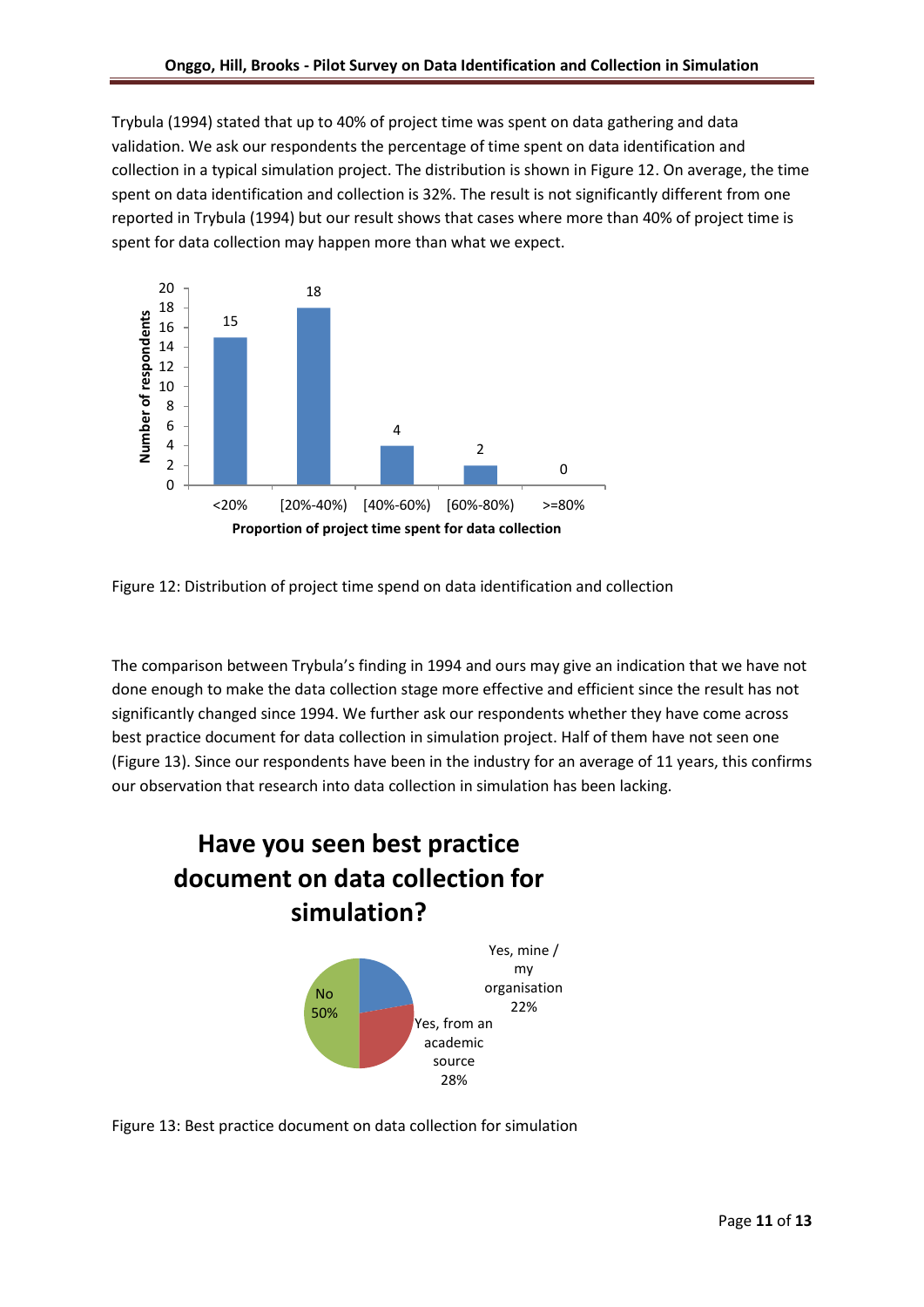Finally, on hindsight, close to 40% of our respondents think that they spent more time than necessary on data collection (Figure 14). For those who think they have spent more time than necessary, on average they think 20% of the project time have been wasted unnecessarily (presumably by unexpected serious data problems).

# **Is more time than necessary spent on data collection?**



Figure 14: Estimated time spent on data collection

# **SUMMARY**

This survey has been designed as a pilot. Hence, it was aimed to get some feedback and initial understanding on simulation modelling practice from representative samples (the industry and academics with varying modelling experience). We have limited the number of samples with an intention to carry out a larger scale study later. Hence, some of the findings cannot be generalized for all practitioners. Nevertheless, our results have shown evidences that:

- research into data collection in simulation is lacking
- data problems is common and have a significant impact on project
- data identification and collection requires a significant portion of project time
- significant majority of modelers work as a team in a simulation project
- most modelers have used discrete-event simulation
- the number of modelers who use one simulation paradigm is significantly more than those who use two or more paradigms
- it is not true that only academics have used two simulation paradigms or more
- although significant number of models are used once, the number of models that are used more than once are significantly more; hence, it is not true that most simulation models are used only once

The result of this survey is useful because the result gives us an insight into what has been happening in practice in relation to data collection in simulation and simulation projects in general. In the future, we plan to carry out a larger scale study on the same topic based on the feedback and knowledge obtained from this pilot survey.